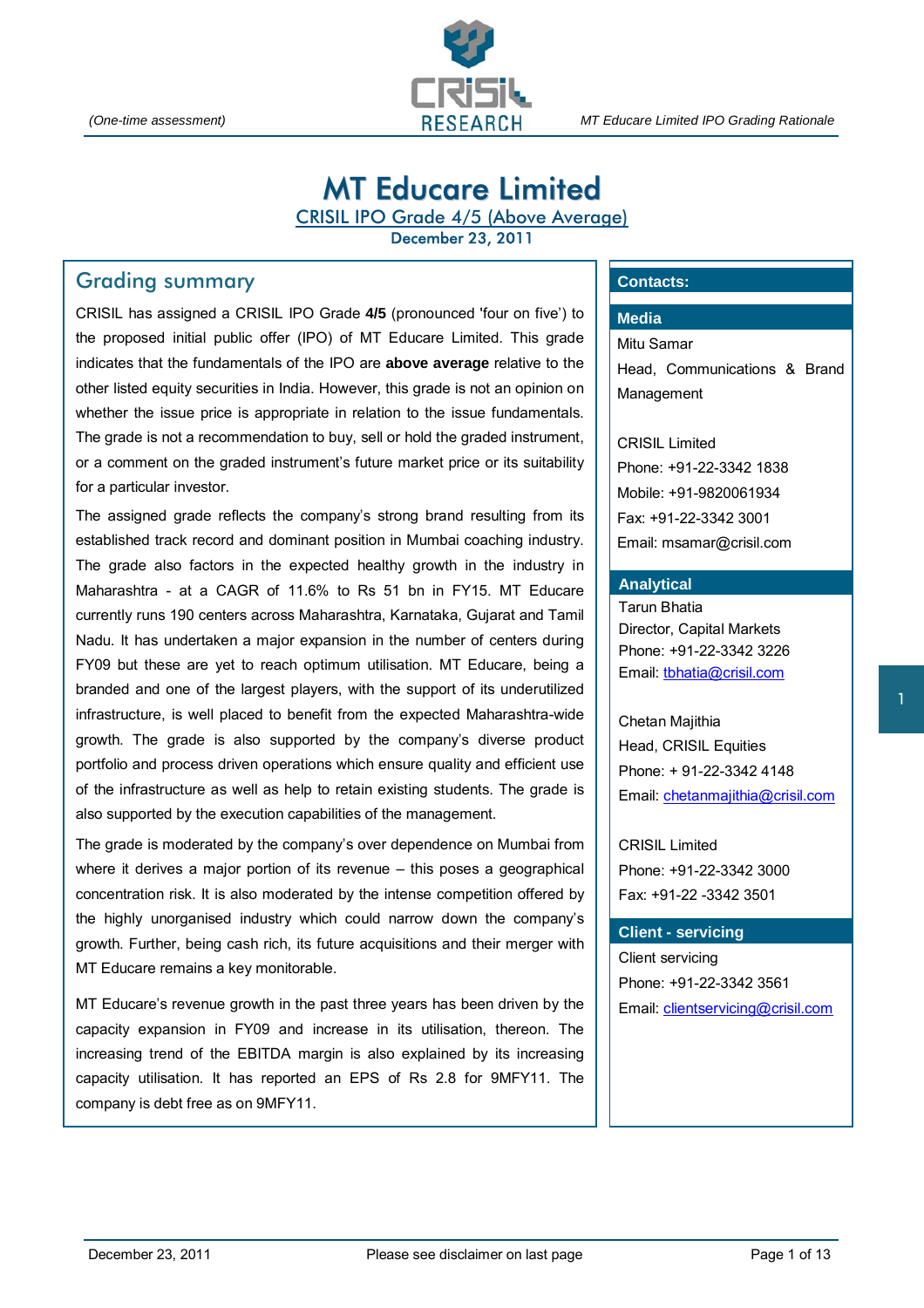

# About the company

MT Educare, promoted by Mr Mahesh Shetty, provides educational coaching services for classes 9 and 10 (State board, CBSE and ICSE), classes 11 and 12, graduation (commerce), preparatory/entrance tests (engineering, medical and MBA) and professional courses such as chartered accountancy. The company has evolved from a local coaching player operating few centers under the partnership structure to a corporate; the partners were inducted into the company with key responsibilities and also given ESOPs. Along with geographic expansion, the company has also broadened its product portfolio through various acquisitions. Today MT Educare is one of the largest coaching service providers in Mumbai; it has 190 centers<sup>\*</sup> in 106 locations across Maharashtra, Karnataka, Gujarat and Tamil Nadu. It has coached ~58,000 students during FY11. The company runs the coaching classes under the brand name "Mahesh Tutorials".

In FY08, Helix, a private equity player, invested Rs 328 mn by subscribing to compulsorily convertible preference shares which got converted into 29.33% equity shares in FY09. Its bonus adjusted per share cost is Rs 32.56.

| Year | <b>Events</b>                                                                                                                                    |  |  |  |
|------|--------------------------------------------------------------------------------------------------------------------------------------------------|--|--|--|
| 1988 | Opened first branch in Mumbai                                                                                                                    |  |  |  |
| 2001 | Introduced science coaching for classes 11 and 12.                                                                                               |  |  |  |
| 2003 | Introduced commerce coaching for classes 11 and 12                                                                                               |  |  |  |
| 2007 | Helix invested through subscription to 3,28,00,059 compulsorily convertible preference shares for Rs. 328 mn<br>٠<br>$(-USS 8$ mn)               |  |  |  |
|      | Centers opened in Karnataka<br>٠                                                                                                                 |  |  |  |
| 2008 | Centers opened in Gujarat and Tamil Nadu<br>٠                                                                                                    |  |  |  |
|      | Acquisition of Scholar's Learning Centre<br>٠                                                                                                    |  |  |  |
| 2009 | Amalgamation of Mahesh Tutorials Pvt Ltd, Mahesh Tutorials Commerce Pvt Ltd and Mahesh Tutorials Science<br>$\bullet$<br>Pyt Ltd into MT Educare |  |  |  |
|      | Launch of Technology Aided Training methodology<br>٠                                                                                             |  |  |  |
| 2011 | Acquisition of 51% stake in Chitale's Personalised Learning Private Ltd.                                                                         |  |  |  |

#### Issue details

| Shares offered to public                                                 | Not available at the time of grading                                                                                                                                                                                          |  |  |
|--------------------------------------------------------------------------|-------------------------------------------------------------------------------------------------------------------------------------------------------------------------------------------------------------------------------|--|--|
| As per cent of post issue equity<br>Not available at the time of grading |                                                                                                                                                                                                                               |  |  |
| Object of the issue                                                      | Part financing the cost of construction - which includes the cost of land<br>acquisition - of a PUC campus in Karnataka,<br>Establishing new coaching centers at 20 locations<br>٠<br>General corporate purposes<br>$\bullet$ |  |  |
| Amount proposed to be raised                                             | Rs 350 mn (Fresh Issue) along with offer for sale of 8 mn shares                                                                                                                                                              |  |  |
| <b>Price band</b>                                                        | Not available at the time of grading                                                                                                                                                                                          |  |  |
| <b>Lead managers</b>                                                     | Enam Securities Pyt Ltd                                                                                                                                                                                                       |  |  |

**Source: DRHP** 

 $\overline{a}$ 

**Centers**: No of centers are classified on the types of product provided in a location. For e.g. if the company provides three products – school coaching (9th and 10th), science coaching and commerce coaching, then that single location is counted as three centers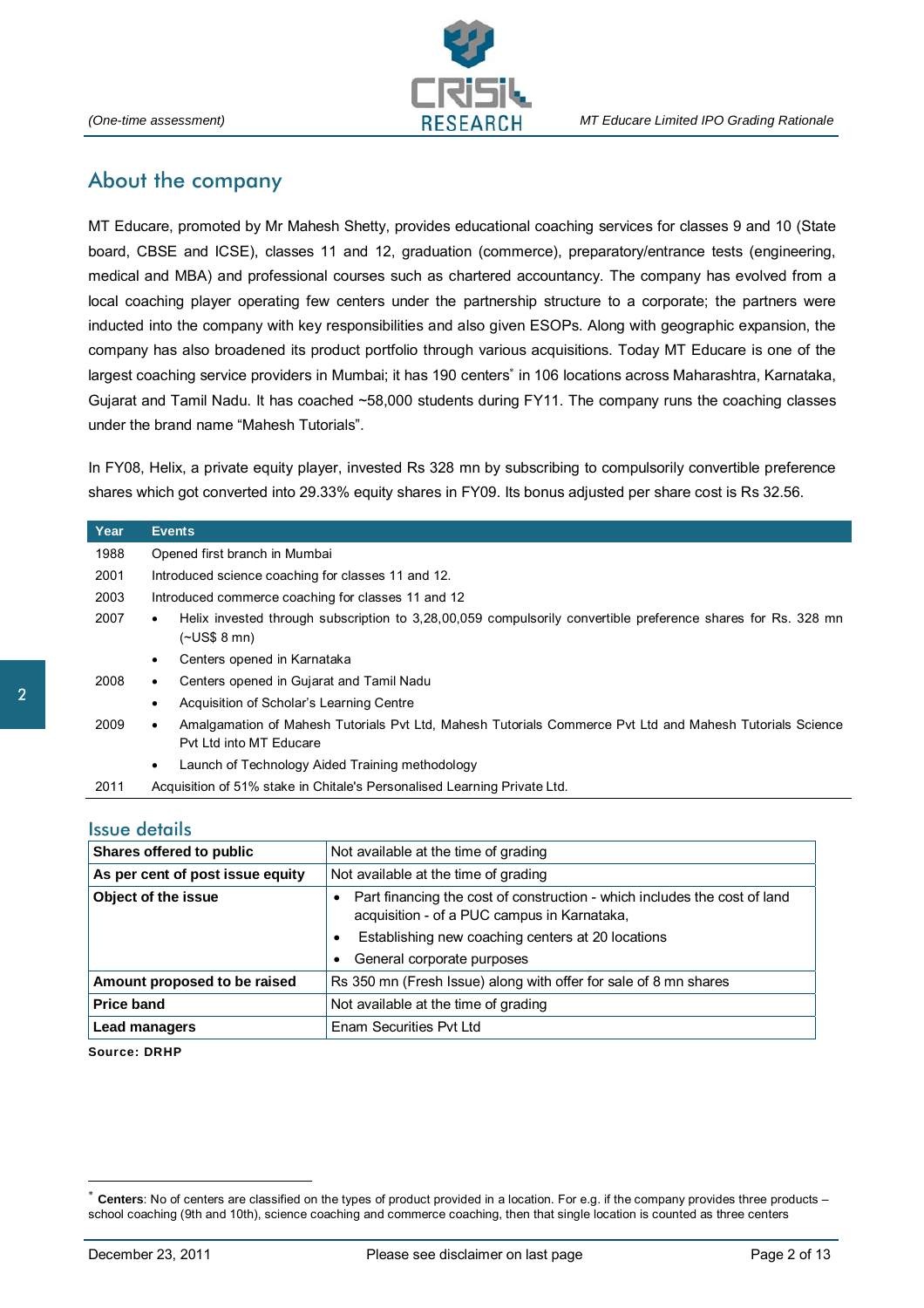

# Detailed Grading Rationale

# A. Business Prospects

# Leading player in the Indian coaching industry

MT Educare is the one of the leading players in the Indian educational coaching industry in terms of largest number of coaching centers. It operates 190 coaching centers across 106 locations in Maharashtra, Karnataka, Gujarat, and Tamil Nadu; with primary operations in Mumbai with 138 centers. Its closest competitors in Mumbai operate only ~15-20 centers. Most of its centers are strategically located around the railway and bus stations to facilitate commuting. The huge scale provides reach and visibility, which in turn helps in market expansion.

Though MT Educare's peers have been in the industry for a fairly longer duration, not one has been able to match its scale of operations.

| <b>Criteria</b>        | <b>MT Educare</b>         | <b>Sinhal Classes</b> | Kalra Shukla          | <b>Brilliance</b>    |
|------------------------|---------------------------|-----------------------|-----------------------|----------------------|
| Year of establishment  | 1988                      | 1981                  | 1993                  | 1990                 |
| <b>Courses offered</b> | SSC (all boards). HSC and | SSC (all boards).     | SSC (all boards), HSC | HSC and CET combined |
|                        | CET, AIEEE prep, B.Com,   | HSC and CET,          | and CET, Zenith-AIEEE | course               |
|                        | MBA prep and CA           | AIEEE prep            |                       |                      |
| No of locations        | 106                       | 11                    | 14                    | 22                   |
| No of students         | ~58.000                   | ~1000                 | ~1000                 | ~10.000              |

**Source: CRISIL Research** 

#### • Established track record and strong brand name

Since its beginning in 1988, MT Educare has evolved from a local coaching player operating a few centers under the partnership structure to a corporate entity with 190 centers. The company, by virtue of being one of the largest and one of the oldest players in the Mumbai coaching industry, enjoys a good brand image. The company runs the coaching classes under the brand name "Mahesh Tutorials".

#### • Diverse product portfolio – caters to a big market and provides operational efficiency

Beginning with SSC coaching, over a period of time, MT Educare has evolved its product portfolio to cater to students from diverse backgrounds, thus, expanding its outreach. It has introduced commerce and science coaching for classes 11 and 12, coaching for professional courses like chartered accountancy and MBA entrance exam coaching. Products across the academic levels enable the company to retain students.

The diversified product portfolio also enables MT Educare to optimally use its infrastructure - different school timings for different classes enable the company to schedule coaching classes throughout the day.

#### Scale provides competitive advantage over competitors

MT Educare's huge scale has enabled it to implement various processes and strategies to improve the teaching quality and achieve operational efficiency, thus providing a competitive edge over peers. Banking on the large pool of teachers at its disposal, it has implemented the methodology of chapter-wise teaching of any given subject which has helped to improve the quality of teaching. This method, we believe, will create a

3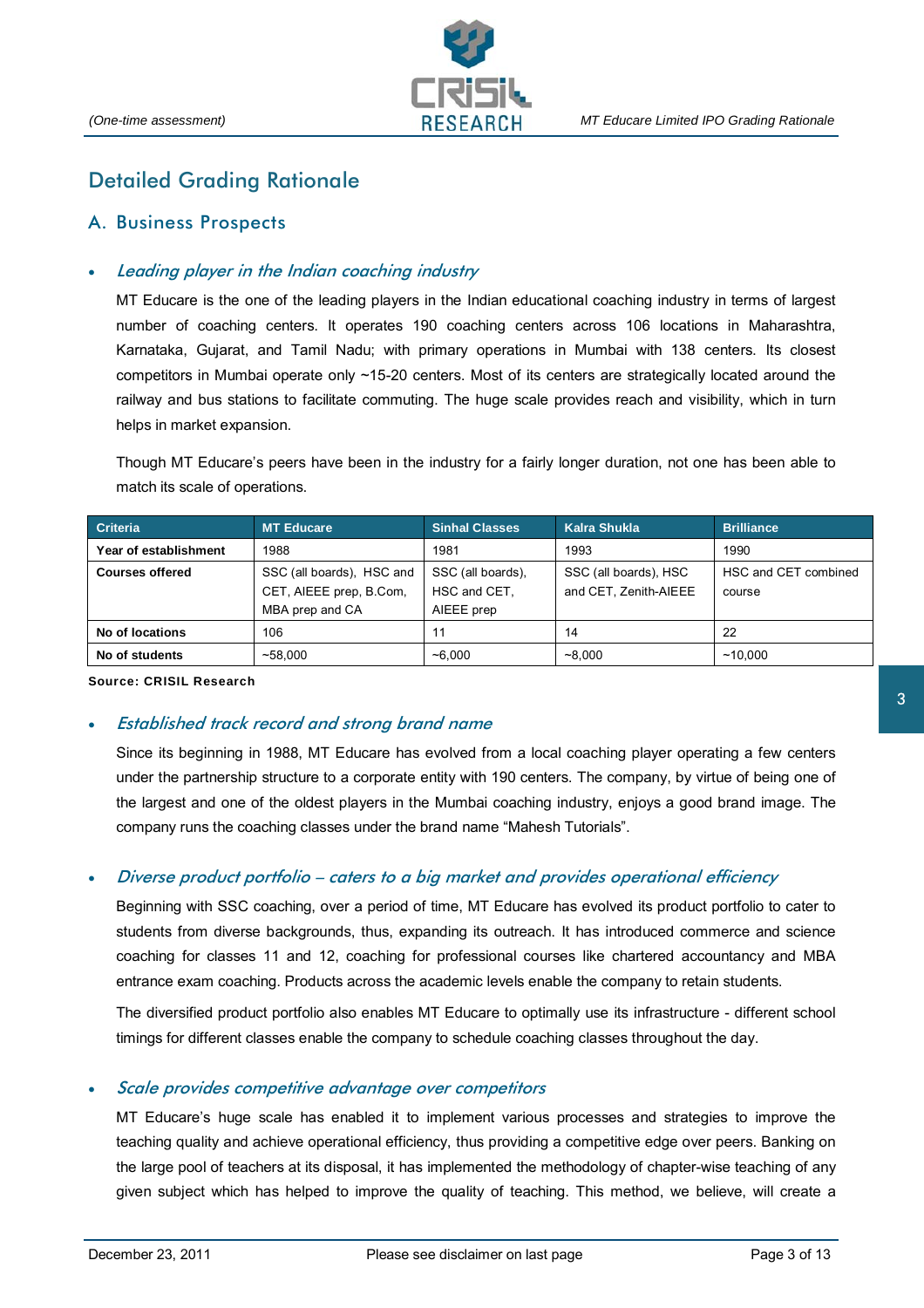

significant difference in the quality of teaching over a period of time compared to peers. The company has a separate administrative team for the centers, which frees the teachers from undertaking any administrative work. It saves their time and enables them to concentrate on teaching. The company also has a team of 15-20 people who help teachers to develop the content in the form of power point presentations.

### • Healthy growth in the coaching industry to benefit the leader – MT Educare

The Maharashtra coaching industry is expected to grow at an 11.6% CAGR to Rs 51 bn in FY15 from an estimated Rs 33 bn in FY11. The growth will be driven by a) rising enrollments due to structural changes in Indian economy such as rising disposable income, b) rising interest in private institutions and c) cut-throat competition among students. Additional factors like increased enrollments for Maharashtra - CET will also contribute to the growth.



The development of the highly unorganised coaching industry was aided by a host of factors which plague the Indian education system. Declining quality of teachers, especially in government schools, coupled with below par remuneration, peer pressure, increasing number of entrance examinations (often to be taken along with school leaving exams) have been instrumental in the mushrooming of coaching centers all over the country.

MT Educare, being one of the largest and dominant players in Mumbai, is well placed to benefit from the growth in the industry. The company's diversified portfolio, huge scale, outreach and strong brand image will enable it to capitalise on the growing demand in the industry. The cash rich and non-recessionary nature of the education industry also augur well for the company.

### • Reach expanded – organically; product portfolio broadened - inorganically

MT Edcuare, in the last decade, has not only expanded its geographic reach but also broadened its product portfolio. It has introduced new products by acquiring/offering partnership to existing players instead of starting on its own. Currently, the company offers coaching services across all academic levels starting from class 9 to graduation (B.Com) and then for professional courses such as CA. This has helped the company to leverage by offering diverse product portfolio across centers.

Starting with one centre in Mulund, Mumbai and one product – coaching for classes 9 and 10 – the company, in the past two decades, has expanded significantly through organic and inorganic routes. It has organically expanded its reach to 190 coaching centers across 106 locations, and inorganically broadened its product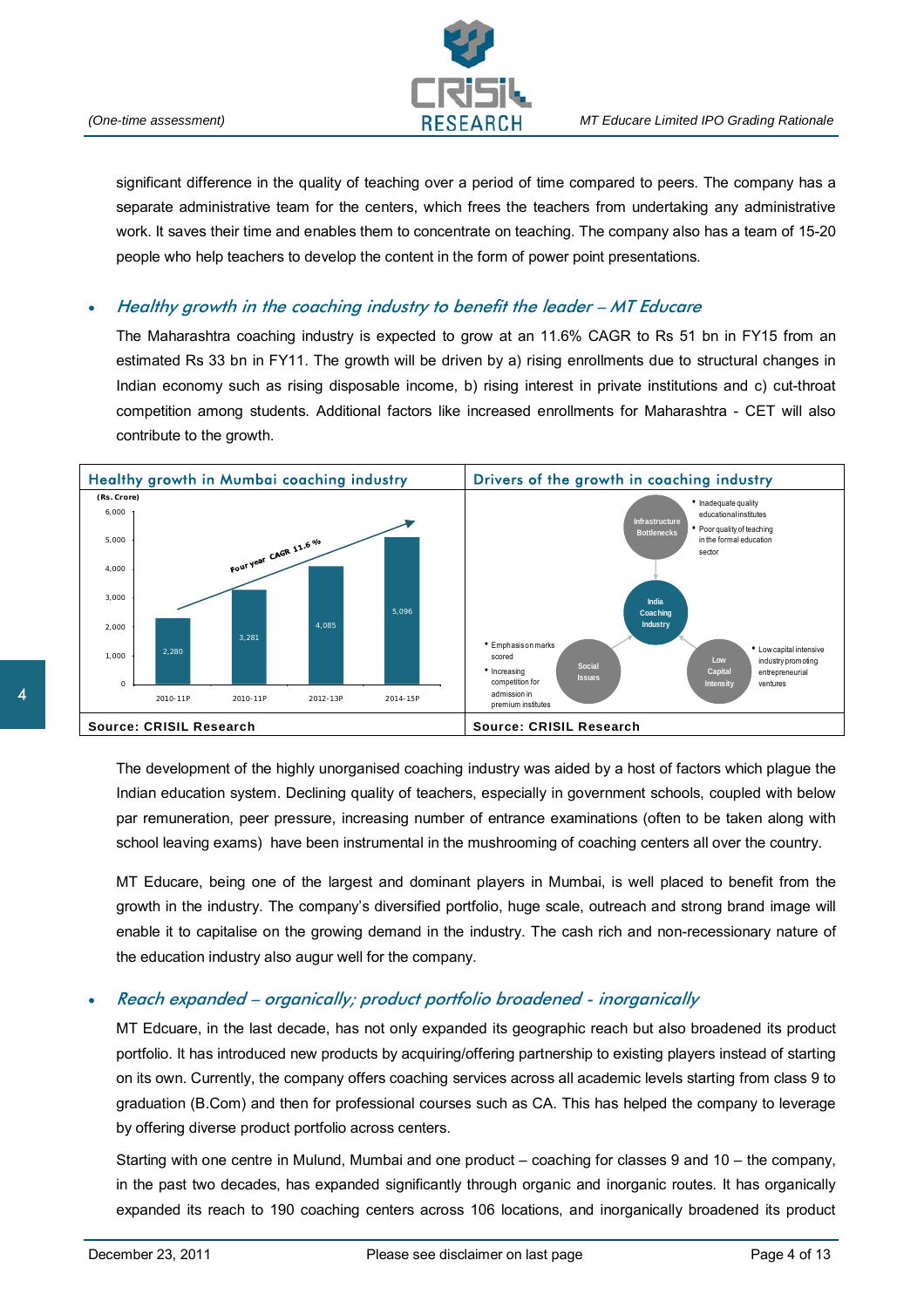

portfolio by roping in various individuals already running coaching institutes – introduced science in 2001, commerce in 2003, and MBA entrance exam preparatory course in 2011.

In 2009, the company undertook a major expansion with funding support to the tune of Rs 328 mn, from Helix Investment – a PE investor. The company increased its number of centers to 190 from 80 in 2008. Despite expansion into other geographies, the company has largely maintained its focus on Mumbai.



# • Increasing utilisation to drive future growth

Post expansion in 2009, the company's brand image resulted in a good number of enrollments at its new centers within a short period of time but its capacity remains under utilised. Further, the company, in the next two years, plans to add only 20 more centers using Rs 50 mn from the IPO proceeds. Its geographical reach, diverse products across academic levels, and brand will help to attract students and push up the utilisation rate. We believe the current infrastructure will be sufficient to support MT Educare's growth for the next three to four years.

### • Processes driven operations ensure quality

The Indian coaching industry is highly unorganised with localised focus – be it tutorials or teachers. In most cases, the teachers, apart from teaching, also have to take care of day-to-day operations; this restricts their ability to scale up the business. Some organised players have scaled up their operations but the scale is restricted as they have to simultaneously preserve the quality of education imparted as well as maintain effective control on operations. Unlike its peers, MT Educare has created a corporate structure for its business which is supported by in-house content creation and its delivery through refined systems and processes.

# • Well-designed course content and technology-aided teaching

MT Educare's in-house development of course contents spans various boards – Maharashtra, Karnataka and Gujarat state boards, CBSE and ICSE – which eliminates a student's need to search for quality study material. The books include relevant topics in addition to a schedule of tests and homework. The topics and questions to be covered in the class and questions to be covered as homework are also clearly demarcated. This uniformity across centers helps to maintain quality. The scheduling of tests at regular intervals help students to assess their overall performance and work on the shortcomings.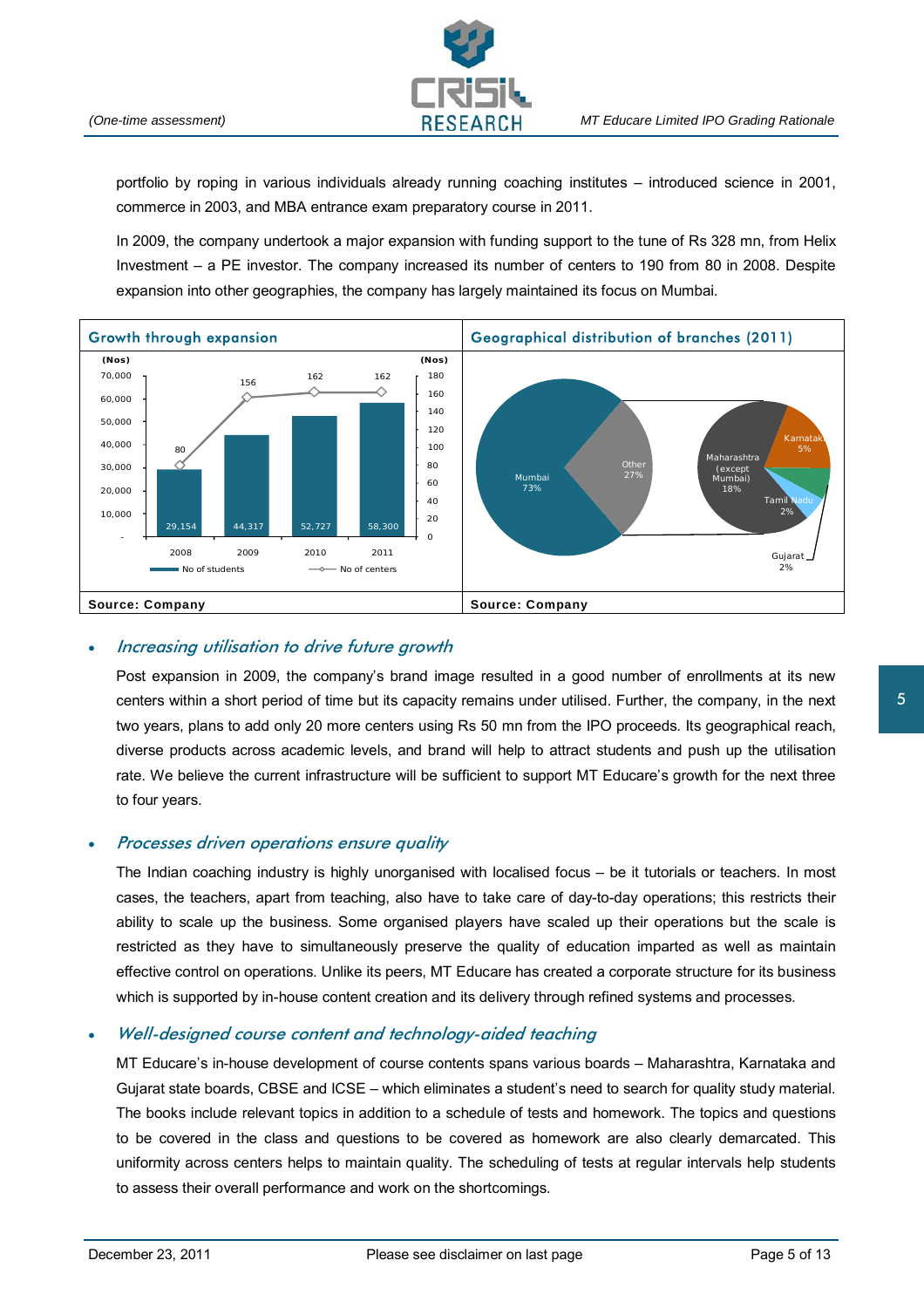

The company has also introduced visual aids, viz., power point presentations, videos etc., for coaching the students. Visual learning enables a better understanding of the theoretical concepts. We believe the company's adaptability of technological methods will help the company augment its brand.

### • Teacher recruitment and training helps to maintain the quality of education

MT Educare's teacher recruitment process and compulsory teacher training programs ensure its teachers are uniformly good. Applicants satisfying prescribed educational qualifications are screened thoroughly and are then required to undertake mock lectures supervised by existing faculty members. Further, teachers are required to undergo mandatory training programs.

#### • Topic-wise teaching – a step ahead of the industry

The coaching industry has seen a major shift in terms of tastes and preferences of students. Earlier, students preferred an individual who could teach all the major subjects of a stream. Today, the preference is for teachers specialising in a single domain. MT Educare has now started "topic wise" teaching where each teacher deals with only select topics within a subject and teaches the same for an average of three years. This in-depth knowledge of the respective topics improves the quality of teaching.

#### • New products to accelerate growth

Based on its established track record, MT Educare is expanding its reach and product portfolio to prepare for the next level of growth. The company's recent foray into MBA coaching and plans to enter into the management of the pre-university (PU) college is part of this growth strategy. The company has planned to spend Rs 200 mn from the IPO proceeds to construct one PU College in Mangalore, Karnataka. It also proposes to offer UVA (university, vocational and affiliated) courses and internet-based coaching for students enrolled in classes below 9th standard. The UVA will assimilate the commerce curriculum and coaching for MBA entrance examination for those students who want to pursue MBA instead of professional courses like CA. The company has also formed a joint venture with HT Education Ltd to offer school coaching in northern India to improve its visibility in the region. Although most of the new projects are at a nascent stage, their successful execution will accelerate the company's growth.

#### • Geographical concentration poses a concentration risk

Although the company is present in four states but Mumbai contributes the most to its revenue. Out of its 190 coaching centers, ~73% (138) centers are in Mumbai. This high dependence on a single geography poses a risk to the company. Any structural change in any state's education system, e.g. in Maharashtra, or any adverse regulatory action may hamper its performance in the region of high dependence.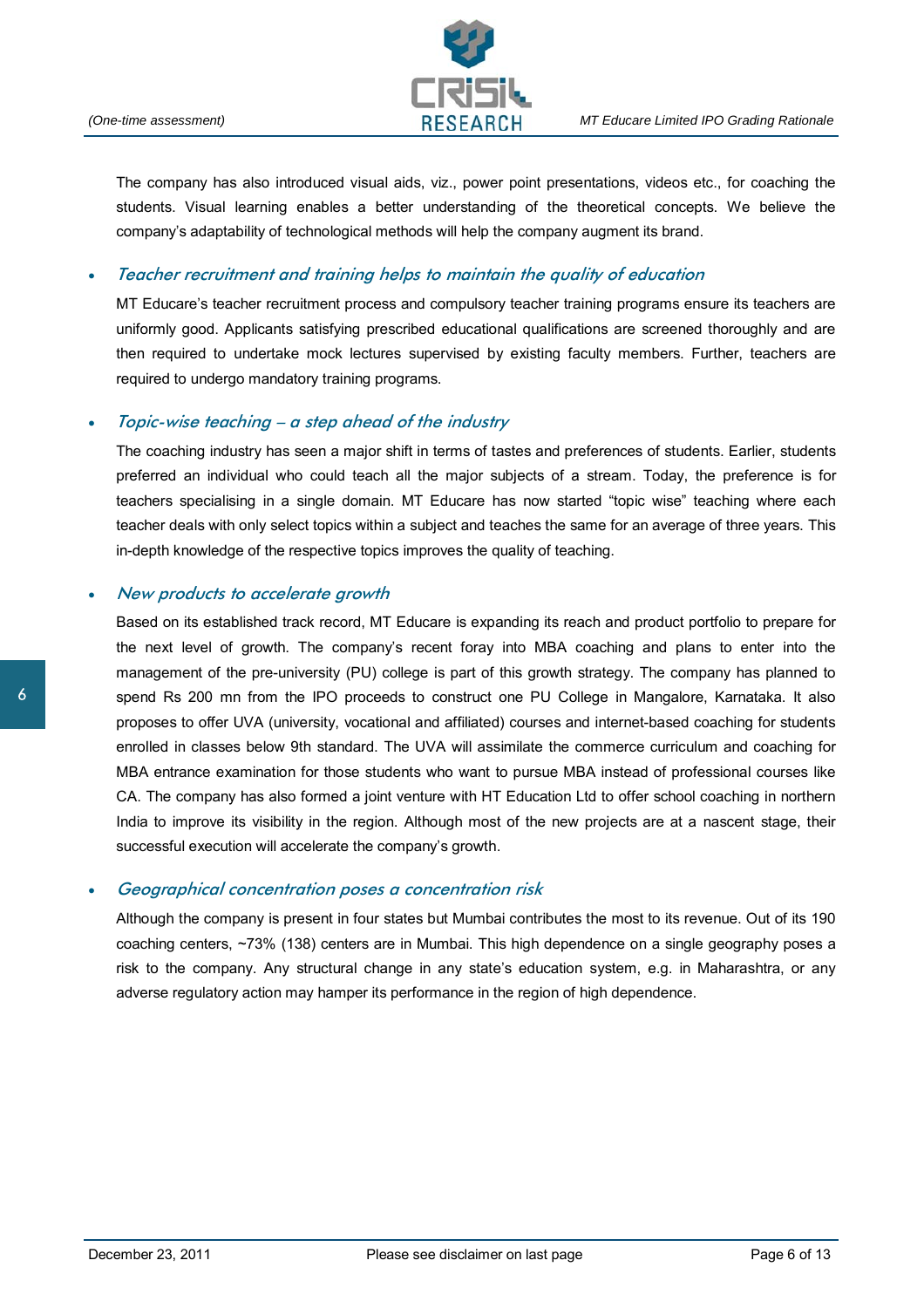



#### Intense competition; unorganised nature of business

The coaching industry in India is highly unorganised; innumerable local teachers provide coaching to students right from the primary school (standard 5) to professional courses such as CA, CFA, etc. Students usually prefer local teachers and refrain from switching among them. Also the coaching industry, being a low capital intensive industry, has attracted huge entrepreneurial interest which has further intensified the competition among players.

Although the existing infrastructure of MT Educare is sufficient to support the next level of growth, improvement in utilisation rates are expected to be slow on account of intense competition. However, we believe the company's strong brand name and its outreach will drive it in the years to come, though the pace of growth will be moderate.

### • Huge cash pile – hunt for acquisitions; a key monitorable

The company operates in a cash rich business and has significant cash on its balance sheet – Rs 192 mn as on 9MFY11. It has generated Rs 215 mn and Rs 129 mn of cash from operating activities in FY10 and 9MFY11, respectively. We believe the company will look for acquisitions in the future to utilise this cash. The identification of opportunities and assimilation of the new business with existing ones will be the key challenges. The company's move in this space remains a key monitorable.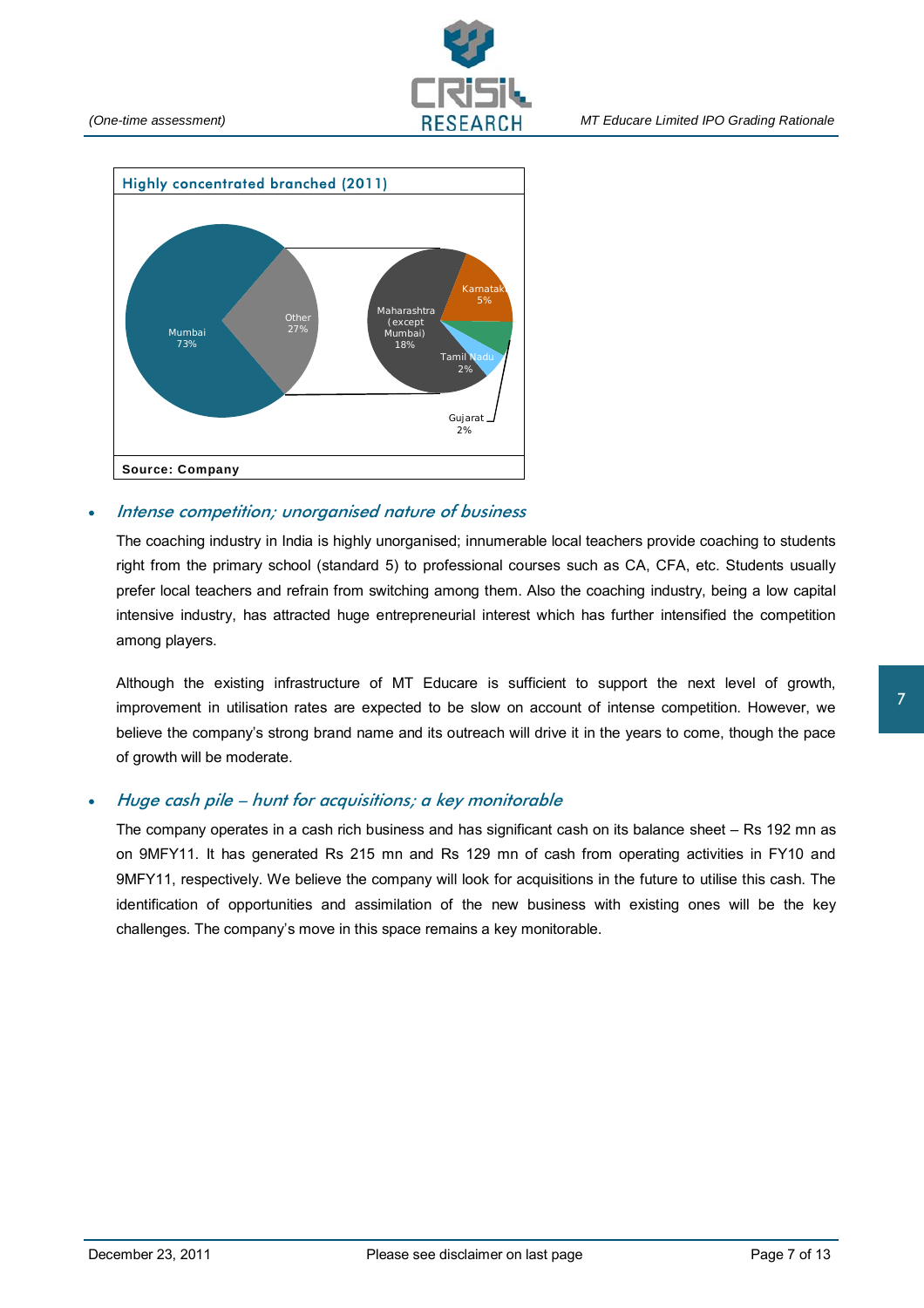

# B. Financial Performance

Revenue increased 14% to Rs 835 mn in FY10 from Rs 731 mn in FY09. Till 9MFY11, the company has posted Rs 857 mn as revenue. The growth was primarily driven by the increase in enrollments and fee hikes. Student enrollments increased at a two-year CAGR of 15% during the same period. The school segment's contribution to revenue has remained high but has shown a decreasing trend due to increasing contribution from the commerce segment.

MT Educare's EBITDA margin has increased from 11.9% in FY09 to 18.6% in FY11 due to the increase in the utilisation of existing infrastructure - higher revenue growth with relatively lower increase in fixed overheads such as rent cost and corporate overheads. The company undertook a major expansion to double its capacity, in FY09. Increase in contribution from the high margin segments, Science and Commerce, also boosted the EBITDA margin. PAT margin also moved in line with the EBITDA margin. The company is debt free as on 9MFY11.



| <b>Financial performance snapshot</b> |             |             |               | Object of the issue# |                             |               |
|---------------------------------------|-------------|-------------|---------------|----------------------|-----------------------------|---------------|
| $(Rs$ mn $)$                          | <b>FY09</b> | <b>FY10</b> | <b>9MFY11</b> | <b>S. No.</b>        | <b>Expenditure items</b>    | <b>Amount</b> |
| Operating income                      | 731         | 835         | 840           |                      |                             | $(Rs$ mn $)$  |
| EBITDA margins (%)                    | 11.9        | 15.8        | 23.3          | A                    | Pre University (PU) College | 200           |
| <b>PAT</b>                            | 26          | 52          | 96            | B                    | 20 new coaching centers     | 50            |
| PAT margins (%)                       | 3.6         | 6.3         | 11.5          | C                    | General corporate purposes  | $\bullet$     |
| ROCE(%)                               | 4.2         | 13.0        | 29.1          |                      |                             |               |
| Row(%)                                | 15.2        | 13.6        | 21.0          |                      |                             |               |
| Basic EPS (Rs)                        | 0.8         | 1.5         | 2.8           |                      |                             |               |
| No. of equity shares                  | 34.4        | 34.3        | 34.4          |                      |                             |               |
| Net worth                             | 358         | 411         | 508           |                      |                             |               |
| Book value per share (Rs)             | 10.4        | 12.0        | 14.8          |                      |                             |               |
| Current ratio (x)                     | 1.1         | 1.0         | 1.2           |                      |                             |               |
|                                       |             |             |               |                      |                             |               |
| Source: CRISIL Research               |             |             |               | <b>Source: DRHP</b>  |                             |               |

\*Note: Numbers have been reclassified as per CRISIL standards

# The company plans to raise Rs 350 mn.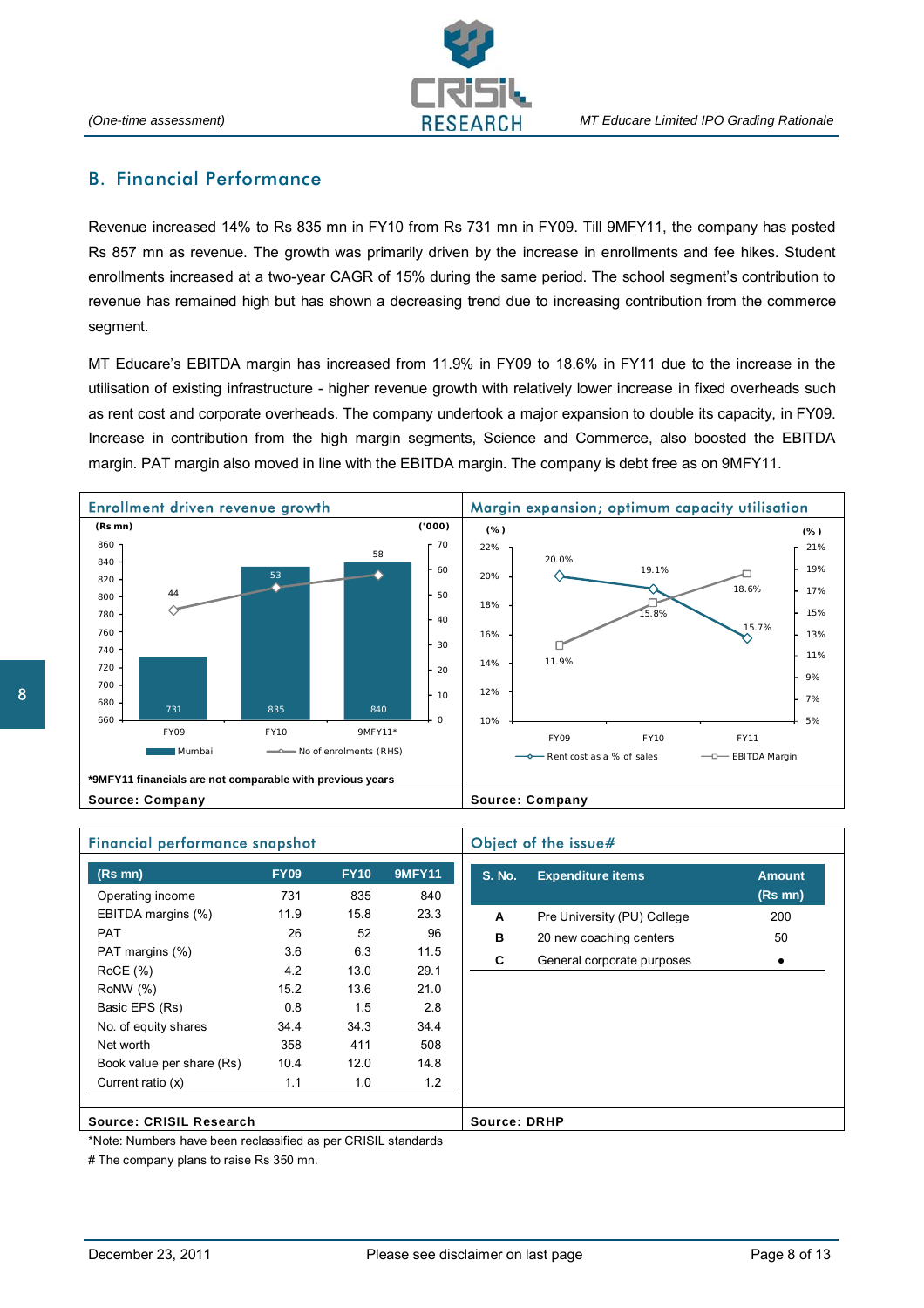

### C. Management Capabilities and Corporate Governance

#### • Capable promoter

Under the guidance of Mr Mahesh Shetty, a teacher turned entrepreneur, the company has been able to distinguish itself from the prevalent coaching industry business model. His focus on development of quality course curriculum, introduced technology-aided teaching and various processes. His experience as a teacher helped him to understand the dynamics of the coaching business and to efficiently manage and scale up the business. To speed up expansion of the product portfolio, he acquired/offered partnership to existing players instead of starting on his own. Our interaction at various levels reveals that the promoter has given lot of autonomy in decision making to segment heads, which has helped in growth of all the segments.

#### Strong second line of management

The company has a strong second line of management, consisting of well qualified, experienced and young teachers/professionals. The company has always expanded its product base by roping in various players through acquisitions and simultaneously assigning them the responsibility to develop the segment. Over the years, these players have developed management skills and now lead the respective segments.

Most of the members of the second line are with the company for more than five years and have developed a thorough understanding of the operations. The company also has a PE investor, Helix Investments, on board whose expertise has helped it to develop a corporate culture and streamline various processes. In FY09, the company has filled the position of the CFO.

The company has hired Dr Chhaya Shashtri as a consultant. She was largely responsible for the institutionalisation of the company from the earlier followed partnership structure. She has over 15 years of experience in various sectors such as media, healthcare, construction and manufacturing. Currently, she is actively involved in the execution of a joint venture which she is leading on behalf of MT Educare.

#### • Corporate governance practices are good

MT Educare's board comprises eight members - the promoter, three independent directors and four nonindependent, non-executive directors. This is as per the minimum requirements stipulated in the Securities and Exchange Board of India's (SEBI's) listing guidelines. The board is chaired by promoter Mr Mahesh Shetty. Independent directors are professionals and industrialists with good experience and have fair understanding of the overall business at MT Educare which equips them to exercise oversight and independence on the functioning of the board.

The company also actively participates in the CSR (corporate social responsibility) activity by providing free coaching to some municipal schools in Mumbai. The company follows a policy of no-cash transaction at all centers. This has helped it to manage large volumes and maintain transparency.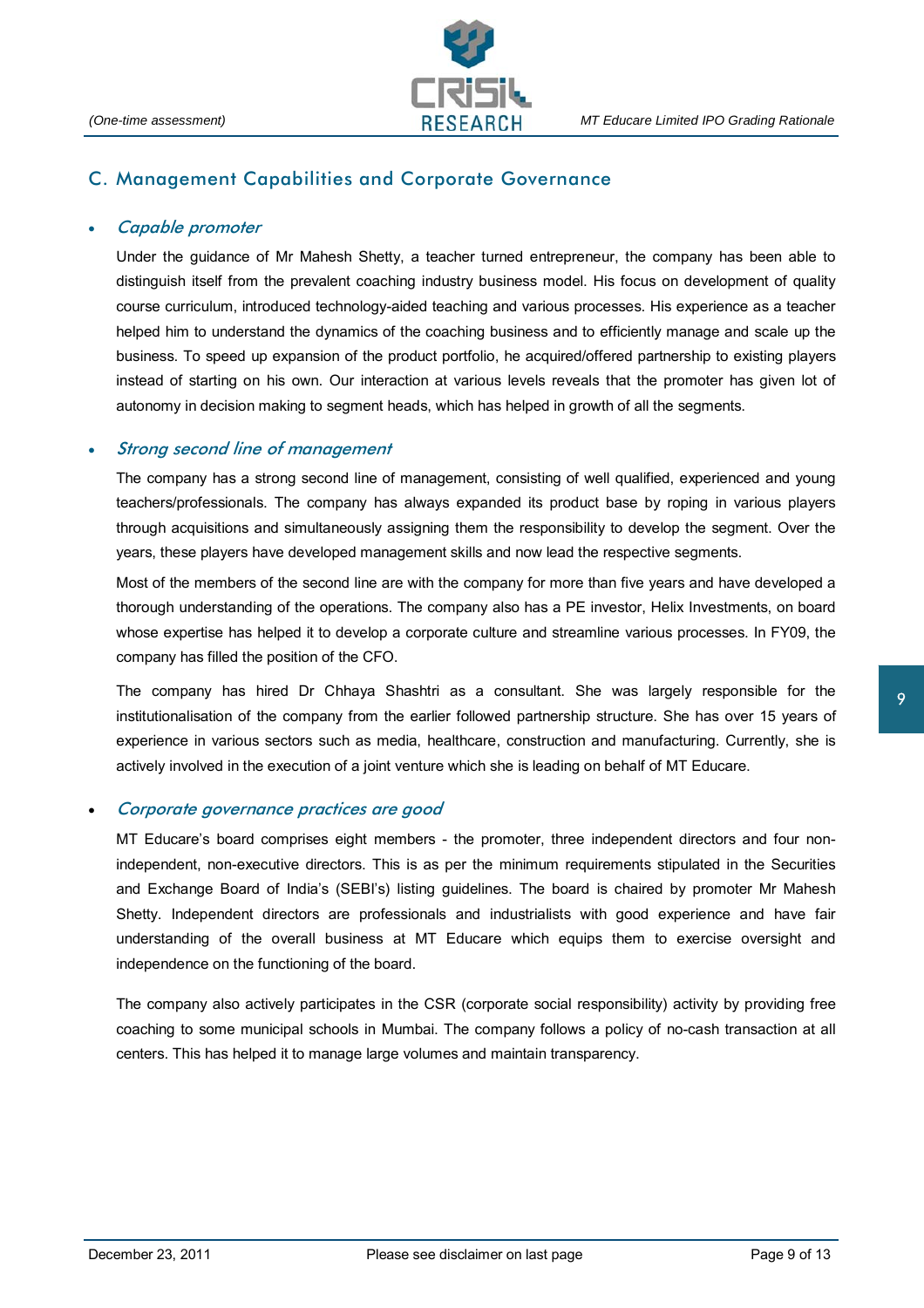

# Annexure I

# Business Profile

MT Educare is one of the largest coaching service providers with 190 coaching centers across 106 locations in Maharashtra, Karnataka, Gujarat, and Tamil Nadu, with primary operations in Mumbai with 138 centers. It mainly operates through self operated centers but has also started expanding through the franchisee route by opening 28 franchises centers<sup>∗</sup>, across eight locations in tier 2 cities like Nashik, Aurangabad and Nagpur.

MT Educare provides coaching services for classes 9 and 10 (State board, CBSE and ICSE), classes 11 and 12, graduation (commerce), entrance test preparatory courses (engineering, medical through MH-CET and MBA) and CA. The school segment contributes the maximum to revenues but the trend has been decreasing with contributions from commerce and science segments rising.



# 10

#### • Growth over the years

In 1988, the company started with one product – coaching for class 10 for Maharastra state board in its first center in Mulund, Mumbai. After achieving a decent scale, the company, in 2001 added another product to its portfolio– science coaching for classes 11 and 12 by roping in Mr Chandresh Fooria – a professional cum science teacher of classes 11 and 12. The new product, being an extension to the existing product, enabled the company to cater to the unmet demand of its existing students. The company created a separate segment and assigned the responsibility of development to Mr Fooria.

After two years, it further broadened its product portfolio by introducing commerce coaching for classes 11 and 12. The company roped in Mr Anish Thakkar, who used to provide commerce coaching under the brand name "Thakkar's Academy" and assigned him the responsibility of the commerce segment. Under his guidance, the company extended the commerce portfolio by introducing graduation (B.Com) and CA (chartered accountancy) coaching. In FY11, the company coached 11,527 students in the science segment and 17,695 students in the commerce segment.

In 2009, it undertook a major expansion with funding support from Helix Investment – a PE investor. It increased number of centers to 190 in 106 locations across Maharashtra, Karnataka, Gujarat and Tamil Nadu.

 $\overline{a}$ 

**Centers**: No of centers are classified on the types of product provided in a location. For e.g. if the company provides three products – school coaching (9th and 10th), science coaching and commerce coaching, then that single location is counted as three centers.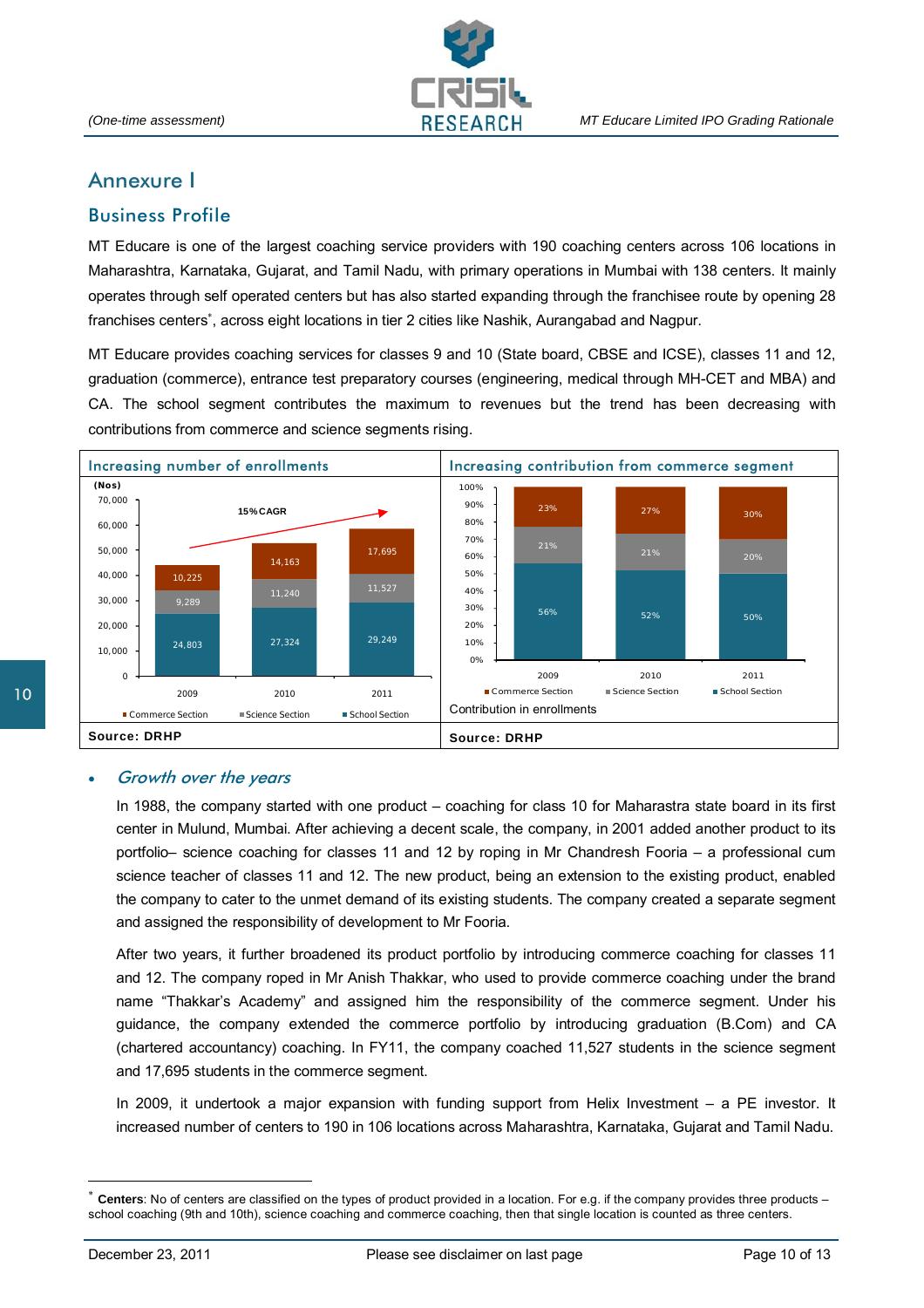

#### • New projects

The company is planning to launch various new products. It has recently launched the MBA test preparatory coaching. It is also planning to launch UVA (university, vocational and affiliated) and internet based coaching for students below 9<sup>th</sup> standard. This product is aimed at the assimilation of commerce and MBA entrance coaching and will focus on students who want to pursue MBA instead of professional courses like CA. The company has also formed a joint venture with HT Education Ltd to offer school coaching in northern India to improve its visibility in the region.

**Pre-university college:** MT Educare currently provides coaching services for engineering and medical entrance exams for the students of a PU college in Mangalore, Karnataka which is being operated by MT Educare Charitable Trust. The school, currently on leased infrastructure, will be shifted to a new building, the cost for which will be borne out of IPO proceeds. This is to abide by the local law which restricts the school running on leased premises for more than three years if the lease agreement is for a period below 30 years. The new infrastructure will be owned by the company, which will be rented out to the trust, providing an additional revenue stream.

**Interactive networked knowledge (INK-CA):** The company plans to increase the outreach of its CA coaching by installing VSAT technology at its existing infrastructure. This will enable it to simultaneously connect with a vast audience over different locations and will eventually reduce costs.

**MBA coaching:** MT Educare acquired 51% stake in Chitale's Personalised Learning Private Limited (CPLPL) in FY11 for Rs 12 mn. The institute operates five centers in Mumbai. CPLPL's expertise coupled with its scale will enable MT Educare to derive synergies. The company will acquire the remaining stake in the next two years as per the agreement.

**JV with HT Education Ltd:** MT Educare has entered into a joint venture (holds 33% stake) with HT Education Ltd to tap the coaching market in northern India. Under the arrangement, MT Educare will provide coaching services while the marketing will be taken care of by HT Education Ltd. Currently, the venture provides coaching services from 9th to 12th standards at six centers in Delhi under the brand name "Study Mate". The JV will help the company to expand its brand recognition beyond western India.

#### Shareholding pattern - Pre and Post issue

|                          | <b>Pre-Issue</b> | <b>Post Issue</b> |               |           |
|--------------------------|------------------|-------------------|---------------|-----------|
| <b>Shareholders</b>      | No. of Shares    | % holding         | No. of Shares | % holding |
| Promoter                 | 16,956,885       | 48.2%             |               | $\bullet$ |
| <b>Helix Investments</b> | 10,075,032       | 28.6%             | $\bullet$     |           |
| <b>Bodies Corporate</b>  | 495,000          | 1.4%              |               | $\bullet$ |
| Individuals              | 6,964,989        | 19.8%             |               |           |
| Trust*                   | 680,966          | 1.9%              |               |           |
| Total                    | 35,172,872       |                   |               |           |

**\*Trust:** Created to distribute ESOPs to teachers

**Source: DRHP, CRISIL Research**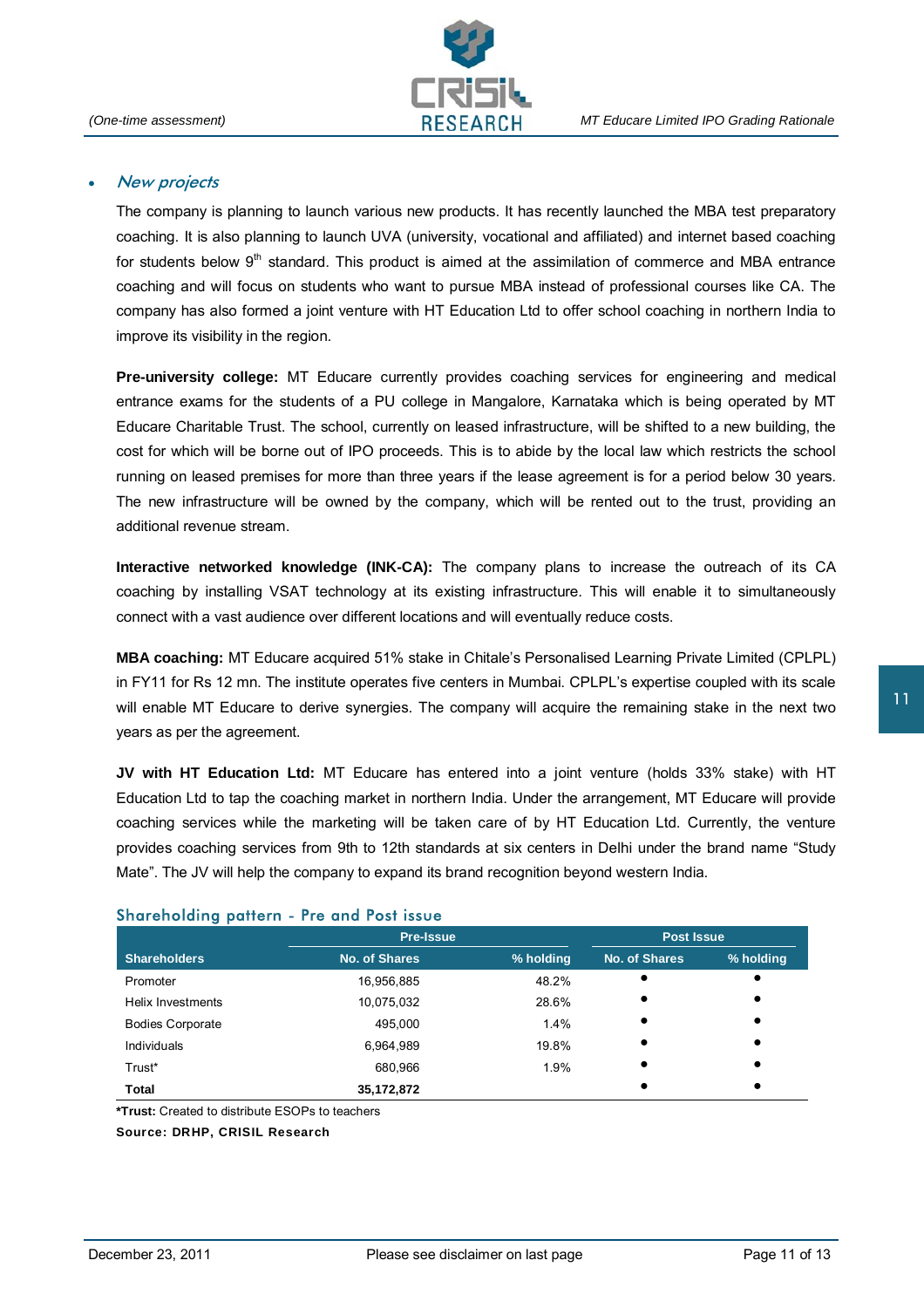

# Annexure II: Profile of the Directors

| <b>Name</b>            | Age | <b>Designation</b>                            | <b>Brief Background</b>                                                                                                                                                                                                                                                                                                                                                                                                                                                                                                                                                                                                                                                                                    |
|------------------------|-----|-----------------------------------------------|------------------------------------------------------------------------------------------------------------------------------------------------------------------------------------------------------------------------------------------------------------------------------------------------------------------------------------------------------------------------------------------------------------------------------------------------------------------------------------------------------------------------------------------------------------------------------------------------------------------------------------------------------------------------------------------------------------|
| Mr Mahesh R.<br>Shetty | 46  | Chairman and<br>Managing<br>Director          | He is a science graduate from Mumbai University. He has $\sim$ 27 years of experience in the<br>coaching sector. He was awarded the "Pride of the Nation Award" by the All India<br>Achievers Association in 2008.                                                                                                                                                                                                                                                                                                                                                                                                                                                                                         |
| Mr Naarayanan<br>Iyer  | 43  | Non Independent,<br>Non Executive<br>Director | He has been associated with the company since its incorporation. He holds a bachelor's<br>degree in mechanical engineering from the University of Madras. He has 23 years of<br>experience in the education sector. He is also a partner of Mahesh Tutorials, Chembur,<br>Mumbai.                                                                                                                                                                                                                                                                                                                                                                                                                          |
| Mr David<br>Danziger   | 45  | Non Independent,<br>Non Executive<br>Director | He is a graduate in History from Harvard College, USA and a post graduate in Business<br>Administration from Harvard Business School, USA. He has an experience of 20 years in<br>the field of business and management. He is a director of Helix Investments Company.<br>He was earlier associated with General Cigar Company as the head of sales and<br>marketing, with Shearson Lehman Hutton as a member of its principal investment group<br>and with the Bureau of Bridges, Department of Transportation, New York City as a<br>deputy director.                                                                                                                                                    |
| Dr. Chhaya<br>Shastri  | 45  | Non Independent,<br>Non Executive<br>Director | She holds a bachelor's degree in dental surgery and a bachelor's degree in law (general)<br>from the University of Mumbai. She has also completed a one year programme in<br>business management from the Indian Institute of Management, Calcutta. She has over<br>15 years of experience in various sectors such as media, healthcare, constructions and<br>manufacturing. She joined the company in 2005 in the capacity of an advisor on behalf of<br>Prosynapse Consultants India Private Limited, pursuant to a retainership arrangement.                                                                                                                                                            |
| Mr Cyrus Driver        | 34  | Independent, Non<br>Executive<br>Director     | He was with Helix when it invested in the MT Educare. After he left Helix, MT Educare<br>has appointed him as a director on April 8, 2011. He is an engineer from IIT, Mumbai and<br>completed PGDM from IIM, Ahmadabad. He has 11 years of experience in private equity<br>investing. He is the founder of the health food service "Calorie Care". He is presently the<br>Managing Director - Investments with Arka Capital Advisors India Private Limited.                                                                                                                                                                                                                                               |
| Ms Drushti<br>Desai    | 38  | Independent, Non<br>Executive<br>Director     | She was appointed as a director on April 8, 2011. She holds a bachelor's degree in<br>commerce from Sydenham College of Commerce and Economics, Mumbai and is a<br>chartered accountant. She has 14 years of experience in the field of chartered<br>accountancy and taxation. She is a partner of Bansi S. Mehta & Co., B. S. Mehta & Co.,<br>and BSM Associates, chartered accountants.                                                                                                                                                                                                                                                                                                                  |
| Mr Yatin Samant        | 49  | Independent, Non<br>Executive<br>Director     | He was appointed as a director on April 8, 2011. He holds a bachelor's degree in<br>engineering from Veermata Jijabai Institute of Technology, Mumbai and a master's<br>degree in management studies from JBIMS, Mumbai. He has over 26 years of<br>experience covering sales, marketing, business development and general management<br>across industries. He works as a business consultant and also conducts developmental<br>workshops for executives and teachers in Bangalore.                                                                                                                                                                                                                       |
| Mr Uday Lajmi          | 51  | Independent, Non<br>Executive<br>Director     | He was appointed as a director on April 8, 2011. He holds a MMS from the Mumbai<br>University and a doctorate degree in physical chemistry from IIT, Mumbai. He has over<br>20 years of experience in various capacities in industry and academics. He is presently<br>the dean-management education & assistant vice president (training & development)<br>with Reliance Infrastructure Limited. He was in the past associated with Reliance<br>Industries Limited, Hindustan Dorr-Oliver Limited. He was also associated with various<br>educational institutions such as the Welingkar Institute of Management Development and<br>Research, Mumbai, Narsee Monjee Institute of Management Studies, etc. |

**Source: DRHP, Company**